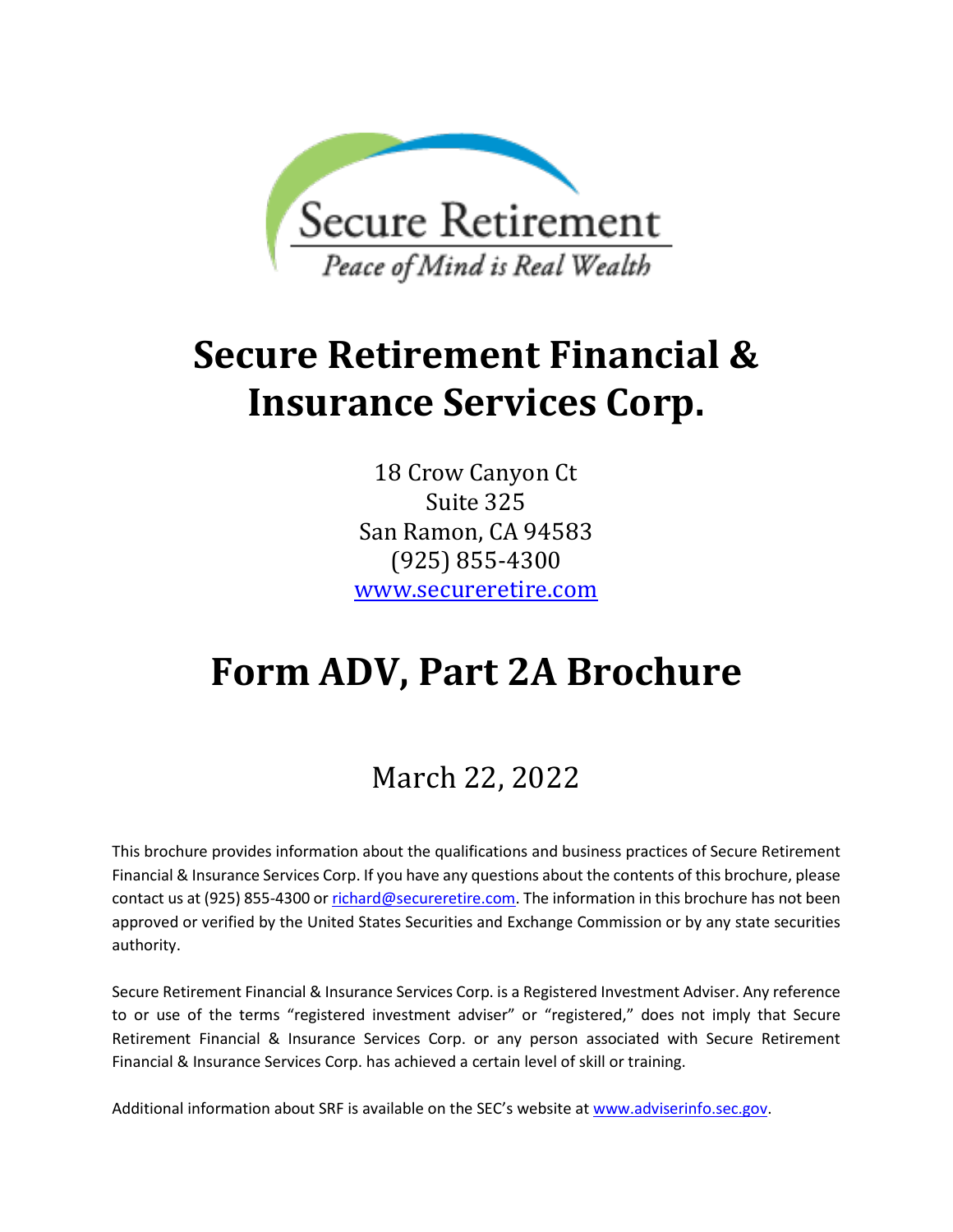# **ITEM 2 - MATERIAL CHANGES**

#### **Revised March 22, 2022**

<span id="page-1-0"></span>The purpose of this page is to inform clients of material changes to the brochure. If you are receiving this brochure for the first time, this section may not be relevant to you.

Secure Retirement Financial & Insurance Services Corp. ("SRF") reviews and updates the brochure at least annually to confirm that it remains current. SRF has made the following material changes since the previous annual update to our brochure, dated March 24, 2021.

#### **Added to Item 4**

A change in regulation requires us to provide the disclosure below, in certain circumstances.

#### *Retirement Account Advice*

When we provide investment advice to you regarding your retirement plan account or individual retirement account, we are fiduciaries within the meaning of Title I of the Employee Retirement Income Securities Act ("ERISA") and/or the Internal Revenue Code ("IRC"), as applicable, which are laws governing retirement accounts. The receipt of our advisory fee for making a recommendation creates a conflict of interest under ERISA/IRC with your interests, so we operate under a special rule that requires us to act in your best interest and not put our interest ahead of yours. For example, if we recommend that you rollover assets from one retirement account to another and we will receive increased compensation as a result of that recommendation, we have a conflict that requires us to operate under this special rule.

#### **Added to Item 15**

A standing letter of authorization is established by a client with a custodian and grants an investment adviser limited power to direct that custodian to disburse, to a third party, cash and/or securities held in that client's account(s). When clients grant us such authority, we are deemed to have custody of client assets and we follow the standards set forth by regulation to protect client assets in such situations.

#### **Added to Privacy Notice**

Certain individuals of SRF are licensed as registered representatives for Crown Capital (CRD#6312), a FINRA member broker/dealer. As a broker/dealer, Crown Capital has supervision responsibilities for its licensed representatives including business activities outside of Crown Capital. As such, Crown Capital reviews, has access to, and maintains all business emails of these supervised persons, including, communication with and about clients of SRF.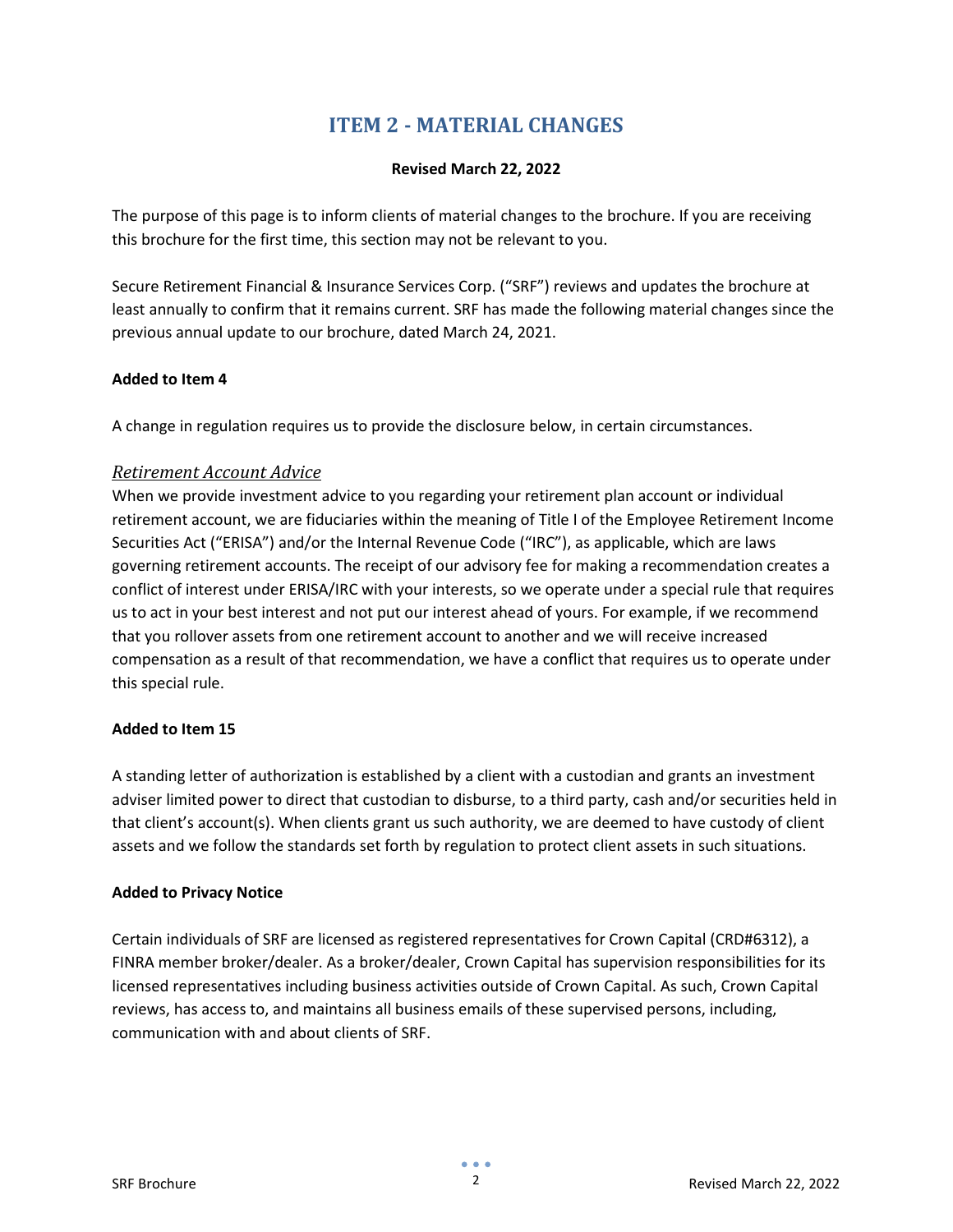# **ITEM 3 - TABLE OF CONTENTS**

<span id="page-2-0"></span>

| ITEM 8 - METHODS OF ANALYSIS, INVESTMENT STRATEGIES AND RISK OF LOSS  8                 |
|-----------------------------------------------------------------------------------------|
|                                                                                         |
|                                                                                         |
|                                                                                         |
|                                                                                         |
|                                                                                         |
|                                                                                         |
|                                                                                         |
|                                                                                         |
|                                                                                         |
|                                                                                         |
| ITEM 11 - CODE OF ETHICS, PARTICIPATION OR INTEREST IN CLIENT TRANSACTIONS AND PERSONAL |
| <b>TRADING</b>                                                                          |
|                                                                                         |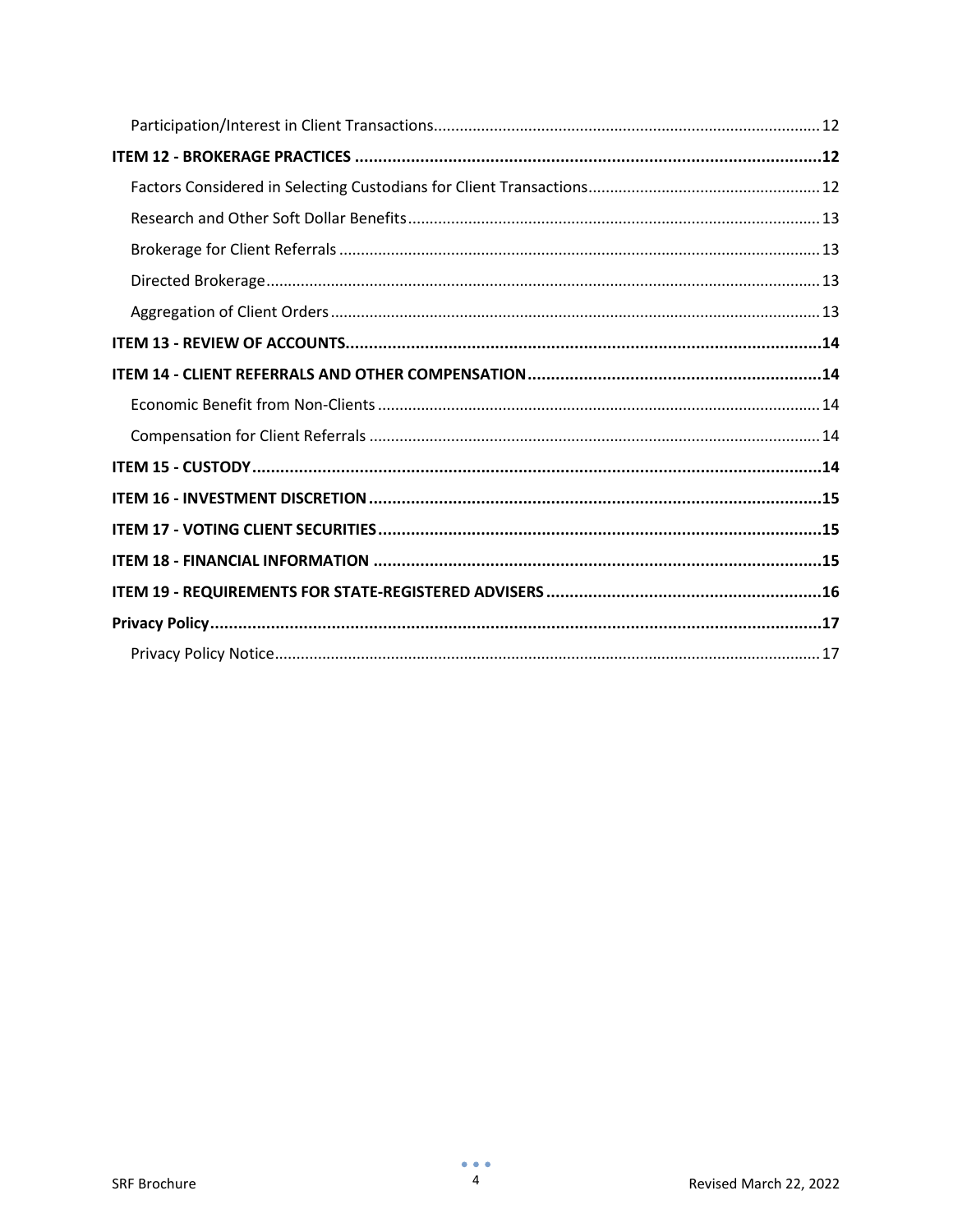# <span id="page-4-0"></span>**ITEM 4 - ADVISORY BUSINESS**

Secure Retirement Financial & Insurance Services ("SRF") is a state registered investment adviser firm established in 2004 to provide investment advisory and financial planning services to individuals, pensions and profit sharing plans, trusts, estates, and charitable organizations ("clients").

## <span id="page-4-1"></span>**Principal Owners**

Richard R. Morey and Sherry D. Morey are the trustees of a trust which owns 100% of the SRF stock. Notwithstanding the ownership by the trust of the firm's stock, the firm's management and control rests solely in the hands of Grantor Richard R. Morey.

## <span id="page-4-2"></span>**Types of Advisory Services Offered**

#### *SRF Investment Advisory Services*

SRF offers clients investment advisory services as covered in the Investment Advisory Agreement ("IAA") where each client's investment account and portfolio is managed on a regular and continuous basis. SRF may assist clients in determining, among other things, suitability, investment objectives, goals, time horizons, and risk tolerances. As part of the investment advisory services, SRF may provide personalized or corporate financial planning services as segmented (limited) financial plans, investment plans, and/or individual consultations regarding a client's financial affairs. Financial planning is complimentary to investment advisory clients who make use of the service and a written financial plan is not delivered in every engagement. The design and implementation of a financial plan may begin with the process of gathering data regarding income, expenses, taxes, insurance coverage, retirement plans, wills, trusts, investments and/or other relevant information pertaining to a client's overall financial situation. This information is carefully analyzed, taking into account a client's goals and stated objectives, and a series of recommendations and/or alternative strategies will be developed.

#### *SRF Referral Program*

SRF may also provide investment advisory services to clients referred by independent investment advisors. SRF will enter into an agreement directly with the client to provide these services.

#### *Retirement Account Advice*

When we provide investment advice to you regarding your retirement plan account or individual retirement account, we are fiduciaries within the meaning of Title I of the Employee Retirement Income Securities Act ("ERISA") and/or the Internal Revenue Code ("IRC"), as applicable, which are laws governing retirement accounts. The receipt of our advisory fee for making a recommendation creates a conflict of interest under ERISA/IRC with your interests, so we operate under a special rule that requires us to act in your best interest and not put our interest ahead of yours. For example, if we recommend that you rollover assets from one retirement account to another and we will receive increased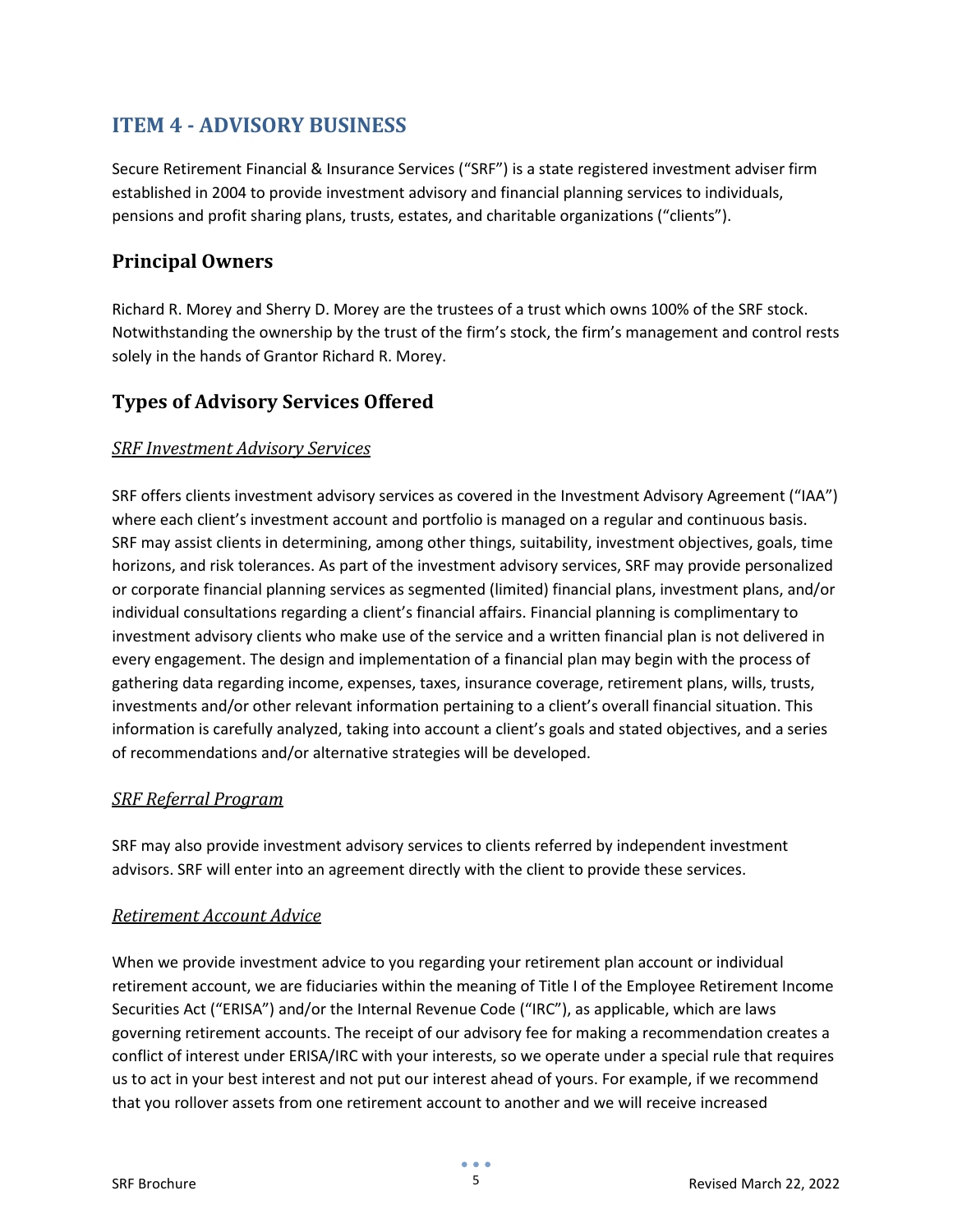compensation as a result of that recommendation, we have a conflict that requires us to operate under this special rule.

#### <span id="page-5-0"></span>**Tailored Services and Client Imposed Restrictions**

SRF will tailor its advisory services to the specific needs and objectives of each advisory client. Clients may also impose restrictions on investing in certain securities or types of securities. Restrictions are generally covered in the client's investment advisory agreement and must be made in writing.

SRF does not participate in a wrap fee program at this time.

#### <span id="page-5-1"></span>**Assets Under Management**

SRF manages client assets in discretionary accounts on a continuous and regular basis. As of 12/31/2021, the total amount of assets under our management was:

| <b>Discretionary Assets</b>     | \$103,448,564 |
|---------------------------------|---------------|
| <b>Non-Discretionary Assets</b> | O             |
| <b>Total Assets</b>             | \$103,448,564 |

## <span id="page-5-2"></span>**ITEM 5 - FEES AND COMPENSATION**

#### <span id="page-5-3"></span>**SRF Investment Management Fees**

Fees are based on a percentage of assets under management, and in no case will fees exceed 2% of assets under management. Additionally, fees are not collected more than six (6) months in advance of the services for those fees.

Fees based on assets under management are as follows:

| Market Value of Portfolio            | Annual Fee |
|--------------------------------------|------------|
| The balance of 0 - \$1,000,000 1.00% |            |
| The balance over \$1,000,001 0.75%   |            |

Generally, fees are payable quarterly, in advance. The initial fee for a new account will be based on the opening account balance and will be pro-rated for the number of days in the quarter that the account is under SRF's management. Subsequent quarterly fees will be based on the account's market value as of the close of business on the last business day of the previous quarter for which the fee is due. SRF's fee range and billing terms for each particular service is subject to negotiation and could vary depending upon various circumstances, including the scope of the services to be provided (e.g., fees and fee ranges for existing clients may differ from those indicated). With client authorization, SRF will instruct the custodian to withdraw our advisory fee from the client's account. SRF will send an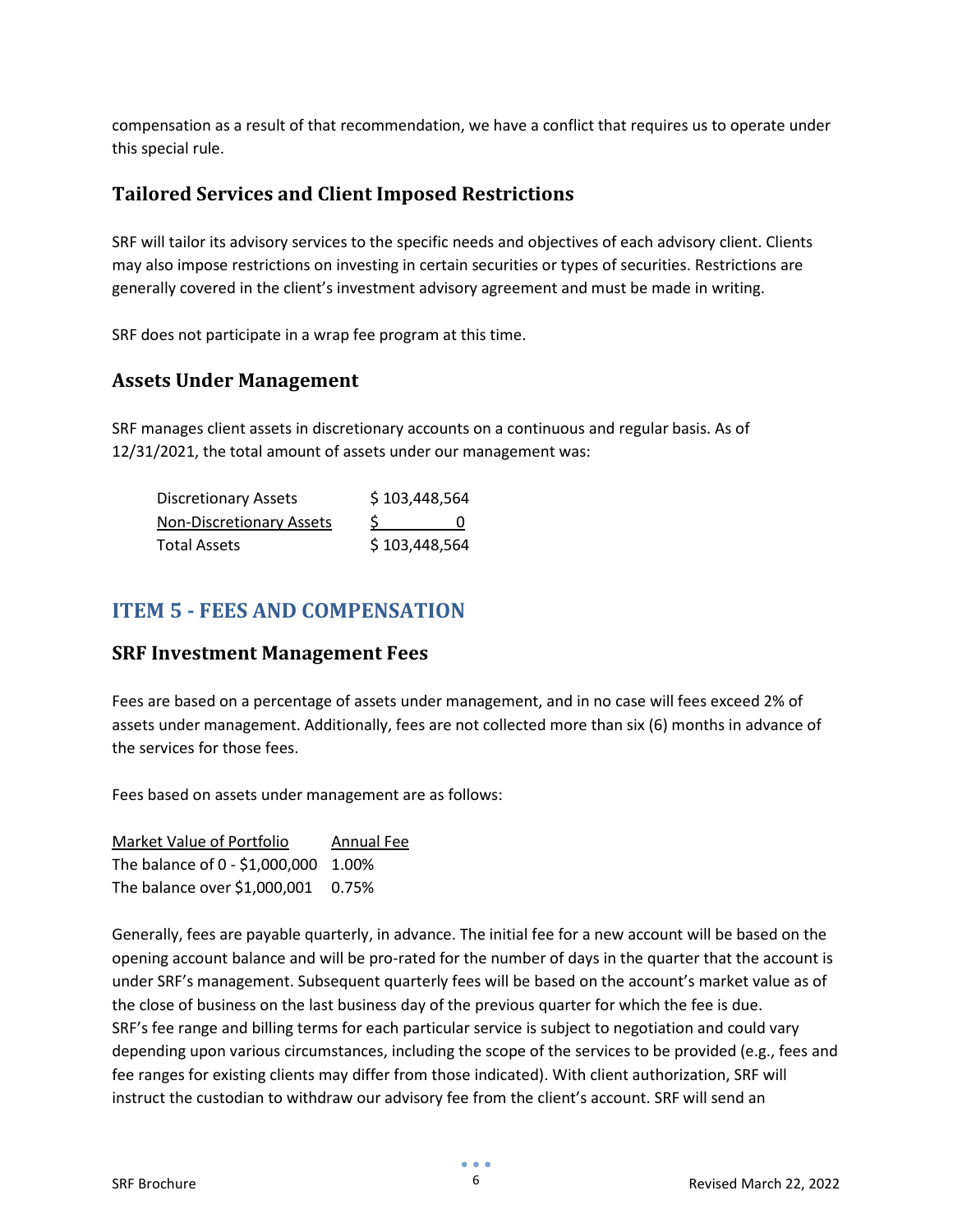informational copy of the invoice to the client concurrent with the instructions to the custodian showing the amount of the fee due, the value of the account on which the fee is based, and how the fee was calculated. All clients will receive brokerage statements from the custodian no less frequently than quarterly. The custodian statement will show the deduction of the advisory fee.

## <span id="page-6-0"></span>**SRF Referral Program**

Clients that have been referred to SRF will pay a fee based on assets under management with a maximum total fee of 2.00% for portfolios up to \$1,000,000 and 1.50% for portfolios over \$1,000,000.

The sample Referral Program Fee schedule below displays the maximum fees allowed and may not include certain fees charged by the broker or custodian used. In that case, those fees will be disclosed separately to the client.

The standard fee schedule for such services is as follows, but may be negotiable in individual cases.

|                       | <b>SRF</b> | $RF/RF Rep*$ | Total*              |
|-----------------------|------------|--------------|---------------------|
| AUM \$0 - \$1,000,000 | .75        | .25+1.00     | 2.00% (Maximum fee) |
| AUM over \$1,000,000  | .50        | .25+0.75     | 1.50% (Maximum fee) |

\*RF/RF Rep= Referral Firm and Representative fees

Fees are billed quarterly from the client's account(s) with Charles Schwab & Co.

## <span id="page-6-1"></span>**Other Fees and Expenses**

SRF's fees do not include custodian fees. Clients pay all brokerage commissions, margin charges, and/or other charges incurred in connection with transactions in accounts, from the assets in the account. These charges are in addition to the fees the client pays to SRF. In addition, any mutual fund shares held in a client's account may be subject to deferred sales charges, 12b-1 fees, early redemption fees, and other fund-related expenses. The fund's prospectus fully describes the fees and expenses. All fees paid to SRF for investment advisory services are separate and distinct from the fees and expenses charged by mutual funds. Mutual funds pay advisory fees to their managers, which are indirectly charged to all holders of the mutual fund shares.

## <span id="page-6-2"></span>**Termination of Account**

Within five (5) business days of executing the client agreement, the client may terminate the agreement in writing without fee or penalty. Such termination may be verbal with written notice to follow within the next twenty-four (24) hours. After the initial five (5) business days, clients may terminate the agreement at any time in writing; and the client will be responsible for payment of fees for the number of days services are provided by SRF prior to receipt of the written notice of termination. Fees will be prorated to the date of termination and any paid but unearned portion will be refunded to the client.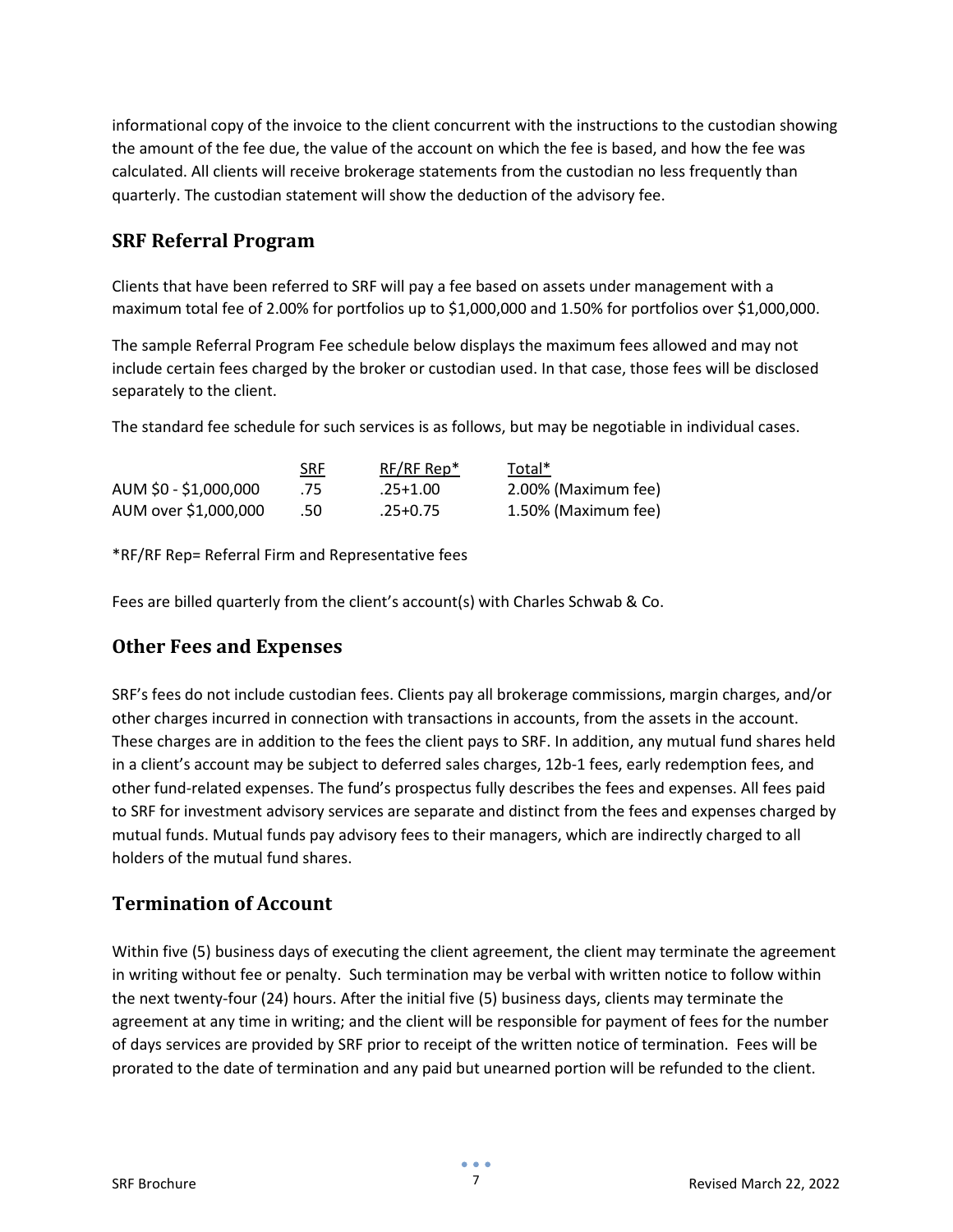# <span id="page-7-0"></span>**ITEM 6 - PERFORMANCE-BASED FEES AND SIDE-BY-SIDE MANAGEMENT**

Neither SRF or any of its supervised persons accepts performance-based fees and therefore does not engage in side-by-side management.

# <span id="page-7-1"></span>**ITEM 7 - TYPES OF CLIENTS**

SRF provides investment advisory and financial planning services to individuals, pensions and profit sharing plans, trusts, estates, and charitable organizations ("clients").

## <span id="page-7-2"></span>**Requirement for Opening Accounts (Minimum Investment Amount)**

SRF does not impose requirements for opening and/or maintaining an account, such as a minimum account size or minimum fees and fee ranges. All initial investment amounts are negotiable and accepted on an individual basis at SRF's discretion.

# <span id="page-7-3"></span>**ITEM 8 - METHODS OF ANALYSIS, INVESTMENT STRATEGIES AND RISK OF LOSS**

## <span id="page-7-4"></span>**Methods of Analysis**

SRF's securities analysis methods may include fundamental analysis, technical analysis, and the use of cyclical analysis and monitoring of investment cycles and trends.

#### <span id="page-7-5"></span>**Investment Strategies**

SRF provides its clients with a range of investment advisory services. SRF generally offers the following specific advisory portfolios: Conservative Income Portfolio; Conservative Income and Growth Portfolio; and Conservative Growth Portfolio. Client portfolios may vary based on individual needs and client directed investments.

#### *Conservative Income Portfolio*

SRF's Conservative Income Portfolio is designed to provide a safe, steady level of competitive retirement income. The portfolio invests primarily in fixed-income mutual funds (no load) and exchange-traded funds (ETFs). The types of securities and funds purchased may include U.S. government bonds, including Treasury Inflation-Protected Securities (TIPS), corporate and mortgage bonds, floating rate bonds, exchange-listed real estate investment trusts (REITs), and international bond funds. Up to 15% of total assets may be invested into precious metals, including gold and silver, and/or other natural resources via ETFs or other open-end mutual funds. The portfolio may also invest in energy companies and mortgage REITs focused on generating income. The portfolio's primary benchmark is the Barclays Aggregate U.S. Bond Index. The portfolio also has a secondary benchmark of CPI (Consumer Price Index) plus 4%.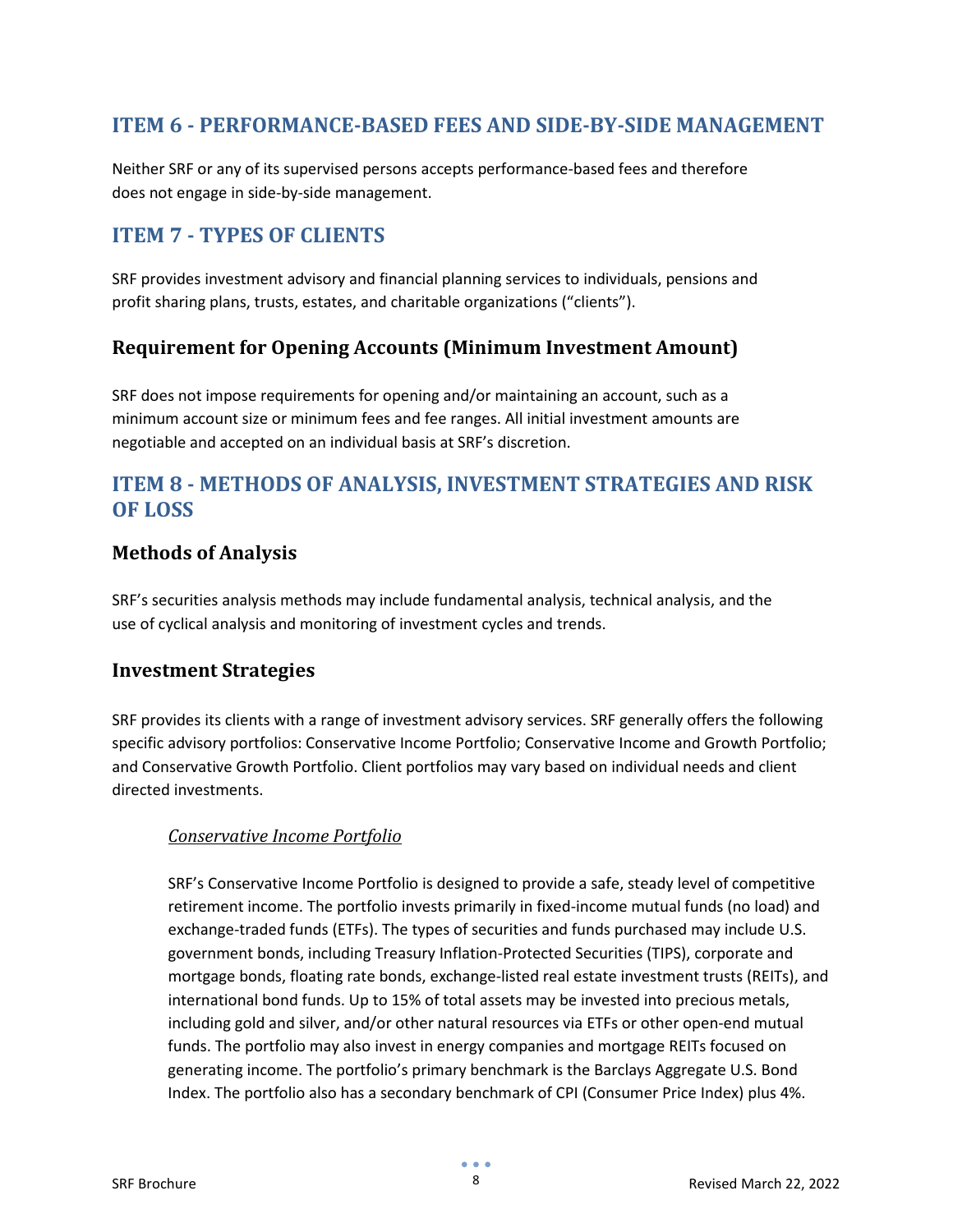#### *Conservative Income and Growth Portfolio*

SRF's Conservative Income & Growth portfolio is an asset allocation investment that seeks to provide both income and growth while minimizing risk. The portfolio invests primarily in exchange-traded funds and actively managed, no-load mutual funds in order to achieve broad diversification. The asset classes of the ETFs or mutual funds include both domestic and international stocks, commodities and natural resources, real estate, and both domestic and international bonds and related fixed income securities. The portfolio is actively managed, with allocations changed based upon the world economy and markets. The portfolio will never invest more than 60% of the total into stocks, commodities and natural resources, and real estate (combined) asset classes. The fixed-income portion of the portfolio will never fall below 35% but may increase, up to 100% of the portfolio, based on economic and market conditions. The portfolio's primary benchmark is Morningstar Moderate Allocation Risk.

#### *Conservative Growth Portfolio*

SRF's Conservative Growth Portfolio is an actively managed asset allocation investment portfolio designed to provide high growth with minimal risk. The portfolio invests primarily in exchangetraded funds (ETFs) and actively managed, no-load mutual funds to achieve broad diversification. Asset classes of the ETFs and mutual funds include domestic and international stocks, commodities and natural resources, real estate investment trusts (REITs), domestic and international bonds, and related fixed-income securities. Allocation changes within the portfolio are based upon shifts in the world economy and markets, and may result in investments of up to 75% into stocks, commodities and natural resources, and real estate (combined) asset classes, with the remainder in fixed-income funds. The fixed income portion of the portfolio will never fall below 25% but, based on economic and market conditions, may increase up to 100%. The portfolio's primary benchmark is the S&P 500.

For SRF to determine the appropriate portfolio for the client, the client must provide SRF with pertinent financial and demographic information. SRF will analyze the information and recommend an appropriate strategy based on the client's needs and objectives, investment time horizon, risk tolerance and any other pertinent factors. SRF will then propose an overall strategy that includes asset allocation and investment style allocation recommendations. SRF will select a portfolio based on SRF's recommended investment strategy that corresponds to the individual client's goals and objectives.

#### <span id="page-8-0"></span>**Investing Involves Risk**

Prior to entering into an agreement with SRF, the client should carefully consider the following:

- 1. That investing in securities involves risk of loss which clients should be prepared to bear;
- 2. That securities markets experience varying degrees of volatility;
- 3. That over time the client's assets may fluctuate and at any time be worth more or less than the amount invested; and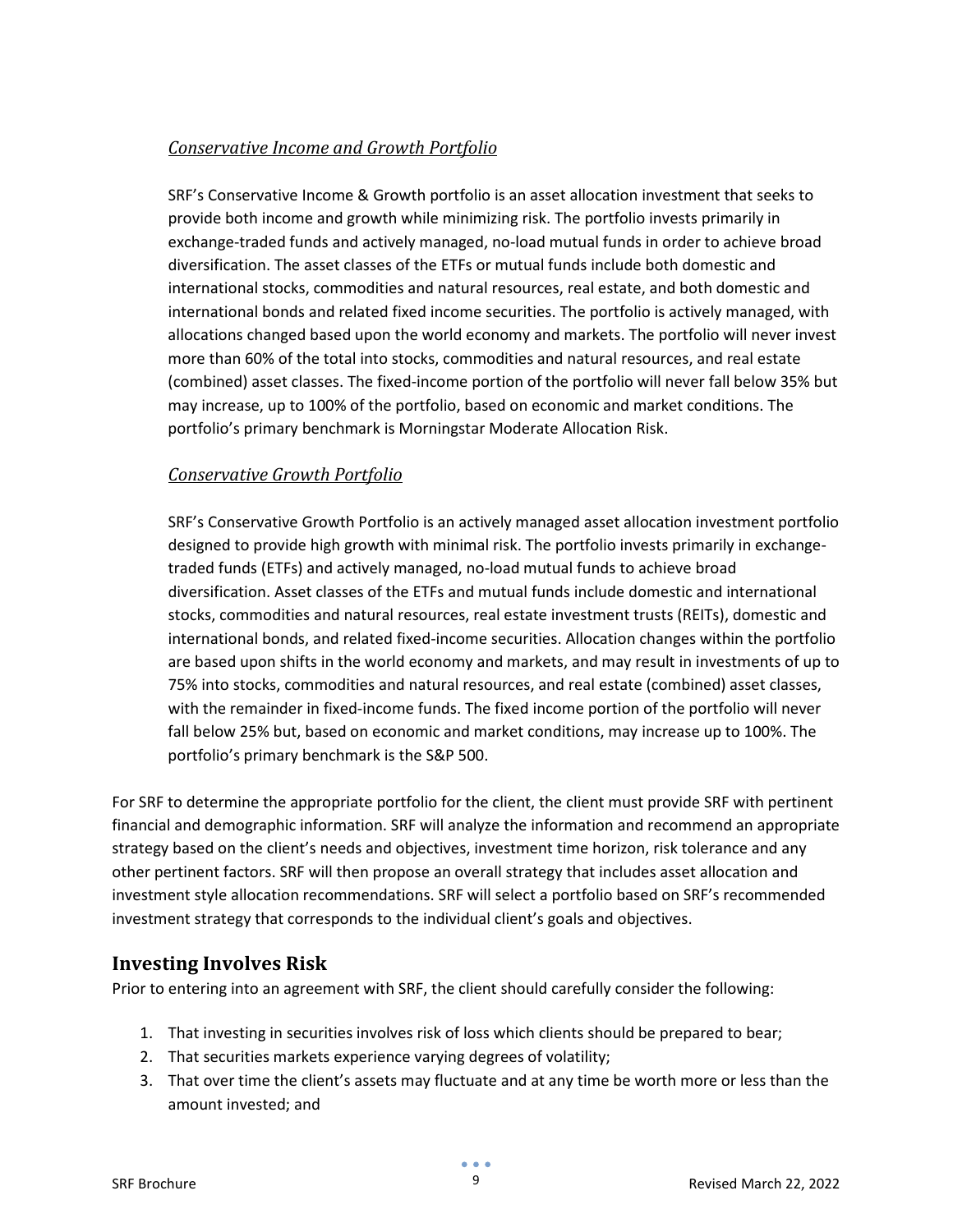4. That clients should only commit assets that they feel are available for investment on a long-term basis.

# <span id="page-9-0"></span>**ITEM 9 - DISCIPLINARY INFORMATION**

#### <span id="page-9-1"></span>**Disclosure Events**

On June 19, 2020 SRF entered into a Consent Order with the Department of Business Oversight of the State of California ("DBO"), effective September 30, 2020 now called the Department of Financial Protection and Innovation ("DFPI"). The order states that SRF acted in contradiction of state rules. SRF released a client's funds without authorization or proper consent from the account holder by taking disbursement instructions from the client's spouse and releasing the funds to the spouse. The spouse of the client perpetrated a fraud. Upon the finding by the DBO, SRF established an Identify Theft and Client Disbursement Request policy. Further, the order states that SRF loaned money to a client in contradiction of state rules. Richard Morey made a short-term, interest-free loan to a friend who was also a client for the purchase of private offering. The order further states that SRF failed to maintain current client suitability records. SRF has established Client Suitability policies. Lastly, the order states that SRF did not establish an unearned income account on its financial records. A new employee still learning the accounting system had not entered the unearned income account on the financial records. No clients were financially harmed.

# <span id="page-9-2"></span>**ITEM 10 - OTHER FINANCIAL INDUSTRY ACTIVITIES AND AFFILIATIONS**

## <span id="page-9-3"></span>**Broker/Dealer Affiliation**

Neither SRF nor any of its management persons are registered, or have an application pending to register as a broker-dealer.

Neither SRF nor any of its management persons are registered, or have an application pending to register, as a futures commission merchant, commodity pool operator, a commodity trading advisor, or an associated person of the foregoing entities.

As a supervised person of SRF, Jeff Warren is also currently licensed as a securities salesperson for Crown Capital (CRD#6312), a FINRA member broker/dealer. As such, Mr. Warren may recommend securities products for a commission. This presents a conflict of interest in that Mr. Warren could receive fees and commissions if the client chooses to implement recommendations made in his capacity as a registered representative. Mr. Warren will make such recommendations when he deems them to be in the best interest of the client. The client always has the right to decide whether to purchase any recommended securities and the person through whom to make a purchase. All material conflicts of interest are disclosed regarding Mr. Warren and other IARs and/or SRF which could be reasonably expected to impair the rendering of unbiased and objective advice.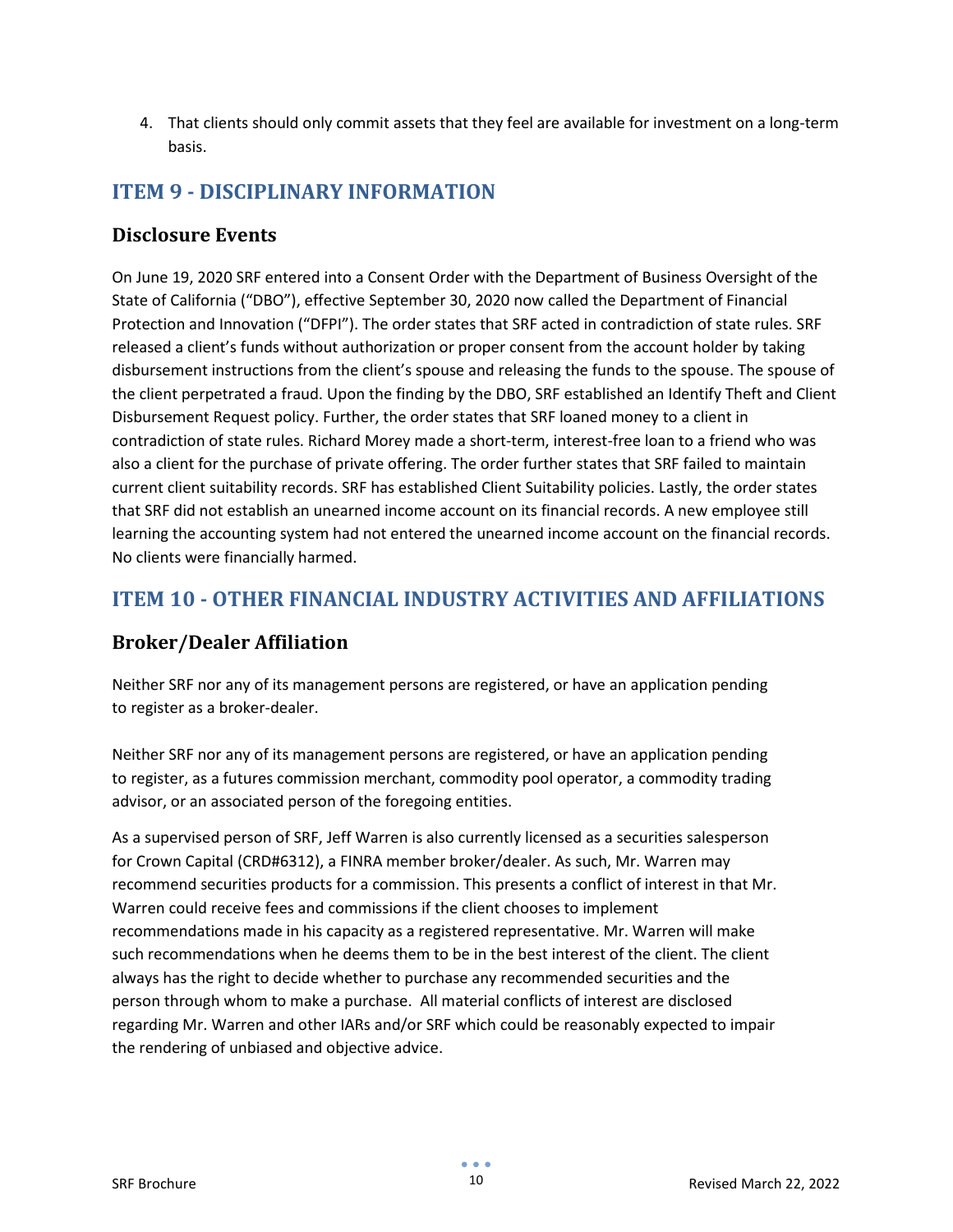## <span id="page-10-0"></span>**Insurance Products**

SRF is also licensed as an insurance agency in California selling fixed annuities and life insurance products. As such, SRF or its supervised persons may recommend, on a fully disclosed basis, the purchase of certain insurance-related products for which SRF or its supervised persons receive commissions. This presents a conflict of interest between SRF's interests and those of its advisory clients. SRF will make insurance recommendations when we deem them to be in the best interest of the client. The client always has the right to decide whether to purchase any recommended insurance and the person through whom to make a purchase.

## <span id="page-10-1"></span>**Selection of Other Investment Advisers**

SRF does not recommend or select other investment advisers for its clients or receive compensation directly or indirectly from those advisers as a result of such a recommendation or selection by SRF.

## <span id="page-10-2"></span>**Disclosure of Material Conflicts**

All material conflicts of interest under CCR Section 260.238(k) are disclosed regarding SRF, its representatives or any of its employees, which could be reasonably expected to impair the rendering of unbiased and objective advice.

# <span id="page-10-3"></span>**ITEM 11 - CODE OF ETHICS, PARTICIPATION OR INTEREST IN CLIENT TRANSACTIONS AND PERSONAL TRADING**

## <span id="page-10-4"></span>**Code of Ethics**

SRF has adopted the following Code of Ethics:

- Fiduciary Responsibility- SRF and its staff shall exercise the highest standard of care in protecting and promoting the interests of its clients, and will provide a written disclosure containing any conflicts of interest that may compromise their impartiality or independence.
- Integrity- All professional services shall be rendered with the highest level of integrity.
- Objectivity- SRF and its staff shall provide advice that is objective and in the best interest of the client and seek to eliminate or mitigate conflicts of interest.
- ⋅ Competence- SRF and its staff shall maintain the necessary knowledge and skills to provide our clients with competent advice and services.
- Fairness- All professional services shall be performed by SRF and its staff in a manner that is fair and reasonable to its clients.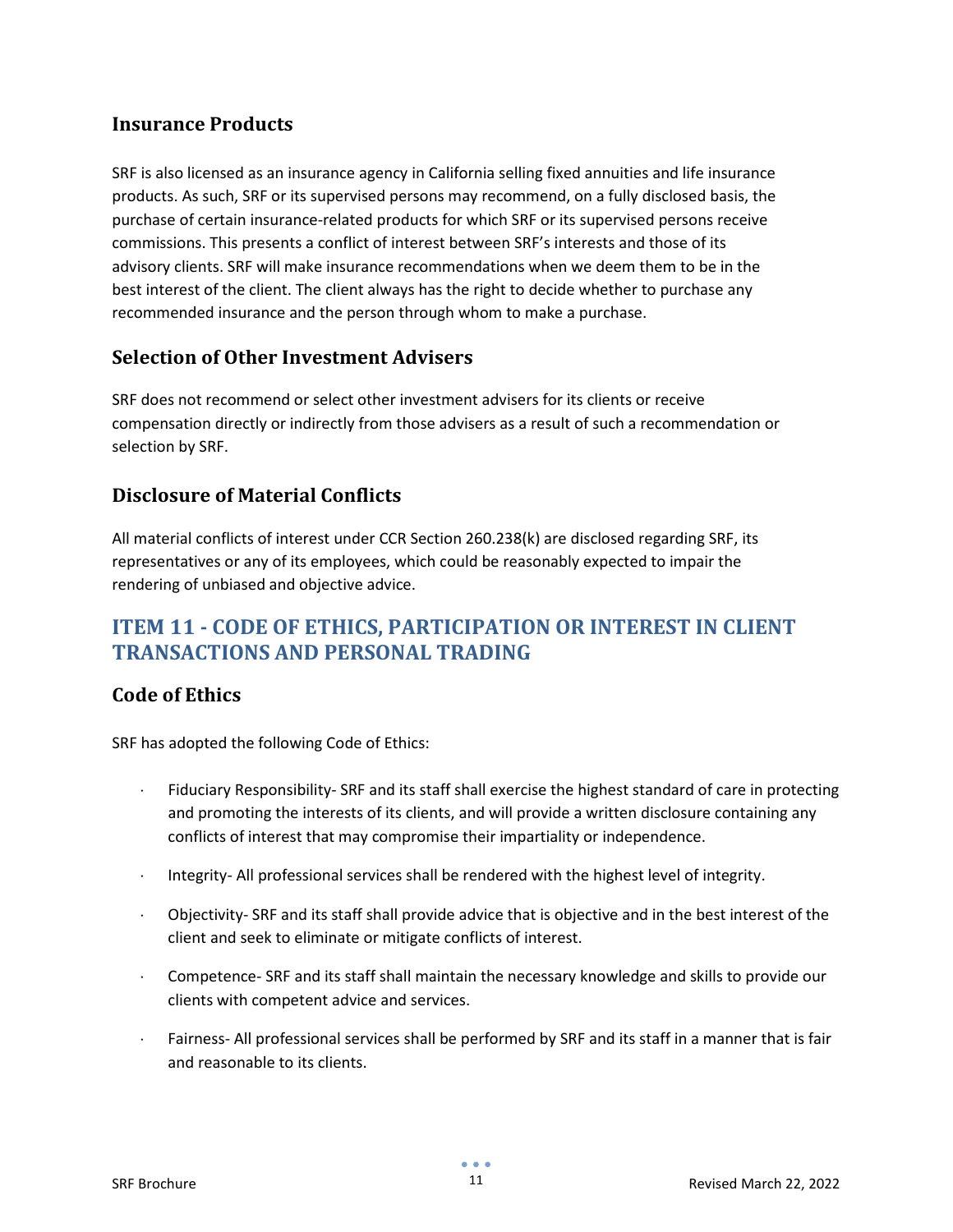- ⋅ Confidentiality- SRF and its staff shall maintain and safeguard all confidential client information in accordance with applicable laws.
- Diligence- SRF and its staff shall ensure the accuracy and completeness of records, information, and data collected, used and managed, and will take necessary steps to correct any discrepancies.
- ⋅ Regulatory Compliance- SRF and its staff shall comply fully with appropriate laws and internal regulations.

SRF will provide a copy of this Code of Ethics to any client or prospective client upon request.

## <span id="page-11-0"></span>**Participation/Interest in Client Transactions**

Neither SRF nor any of its related persons recommend to clients, or buys or sells for client accounts, securities in which SRF or a related person has a material financial interest.

SRF or its related persons may invest in the same securities (or related securities, e.g., warrants, options or futures) that SRF or any of its related persons recommend to clients.

SRF and its related persons may recommend securities to clients, or may buy or sell securities for client accounts, at or about the same time that SRF or any of its related persons buy or sell the same securities for SRF's own (or the related person's own) account. However, as a preventative measure, client transactions will be conducted and implemented before any such transaction relating to any personal accounts of any affiliated persons of SRF, except when such transactions are aggregated with client transactions as outlined in Item 12 below under aggregation of client orders. In addition to this measure, all of the aforementioned advisory representatives of SRF will act in accordance will applicable securities laws and conduct their business to ensure overall compliance with applicable securities laws.

# <span id="page-11-1"></span>**ITEM 12 - BROKERAGE PRACTICES**

## <span id="page-11-2"></span>**Factors Considered in Selecting Custodians for Client Transactions**

Clients open one or more custodian accounts in their own name at a qualified custodian. SRF recommends the use of Schwab Advisor Services™, a division of Charles Schwab & Co., Inc. ("Schwab"), to act as custodian and broker for the client's account. The client will enter into a separate agreement with the custodian to custody the assets. SRF also requires that clients grant it limited power of attorney to execute client transactions through Schwab. SRF is independently owned and operated, and unaffiliated with Schwab. While commission rates are an important factor in custodian selection, SRF may select custodians that charge commissions higher than those obtainable from other custodians. SRF may consider a number of factors in addition to commission rates, including, for example net price, reputation, financial strength and stability, efficiency of execution and error resolution, block trading and block position capabilities, willing to execute related or unrelated difficult transactions in the future,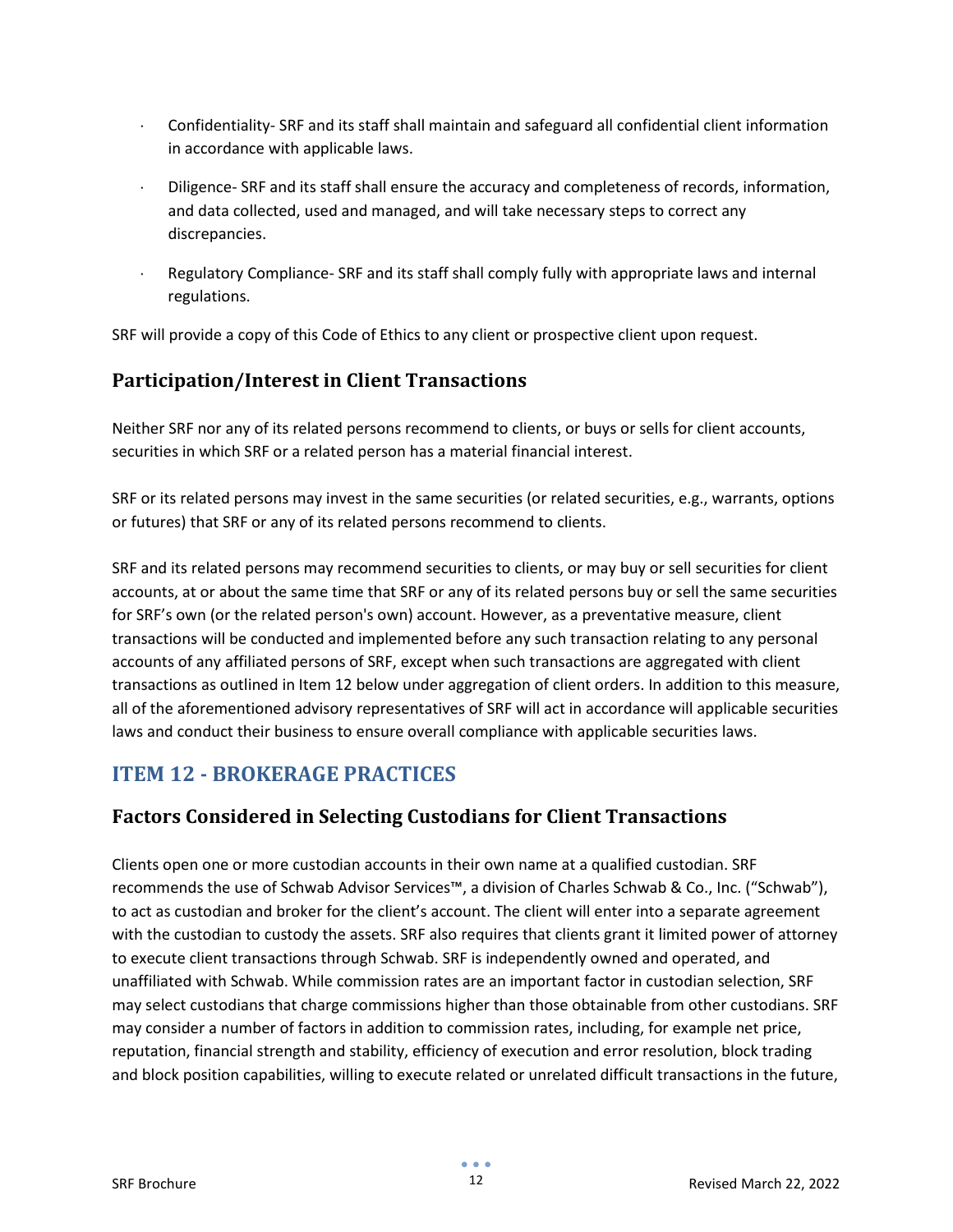on-line access to computerized data regarding client accounts, custody, record keeping or other similar services, as well as other matters involved in the receipt of general brokerage services.

#### <span id="page-12-0"></span>**Research and Other Soft Dollar Benefits**

Regarding research and other soft dollar benefits, SRF does not receive research (both proprietary or non-proprietary) or other products or services other than execution services from a custodian or a third party in connection with client securities transactions, including but not limited to (otherwise known as "soft dollar benefits"). However, SRF may receive from Schwab, without cost (or at a discount), support services and/or other products that benefit SRF. These services and products are not directly connected with the number or amount of client securities transactions, but are available to SRF on an unsolicited basis, at no charge to SRF, for maintaining client assets in accounts at Schwab.

Schwab makes available products and services that assist SRF in managing and administering clients' accounts including software and other technology that:

- 1. provide access to client account data (such as trade confirmations and account statements);
- 2. facilitate trade execution and allocate aggregated trade orders for multiple client accounts;
- 3. provide research, pricing and other market data;
- 4. facilitate payment of SRF's fees from its clients' accounts; and
- 5. assist with back-office functions, recordkeeping, and client reporting.

Schwab also offers other services intended to help SRF manage and further develop its business enterprise. These services may include:

- 1. compliance, legal and business consulting;
- 2. publications and conferences on practice management and business succession; and
- 3. access to employee benefits providers, human capital consultants, and insurance providers.

#### <span id="page-12-1"></span>**Brokerage for Client Referrals**

SRF does not receive client referrals from Schwab.

#### <span id="page-12-2"></span>**Directed Brokerage**

SRF does not accept direction from clients to trade through specific broker-dealers.

## <span id="page-12-3"></span>**Aggregation of Client Orders**

Under certain circumstances, SRF may aggregate the purchase or sale of securities for various client accounts, as well as for accounts of SRF's supervised persons. SRF will not favor any account over any other account. This includes accounts of SRF or any of its supervised persons. SRF supervised persons will participate on the same terms as clients. Each account in the aggregated order will participate at the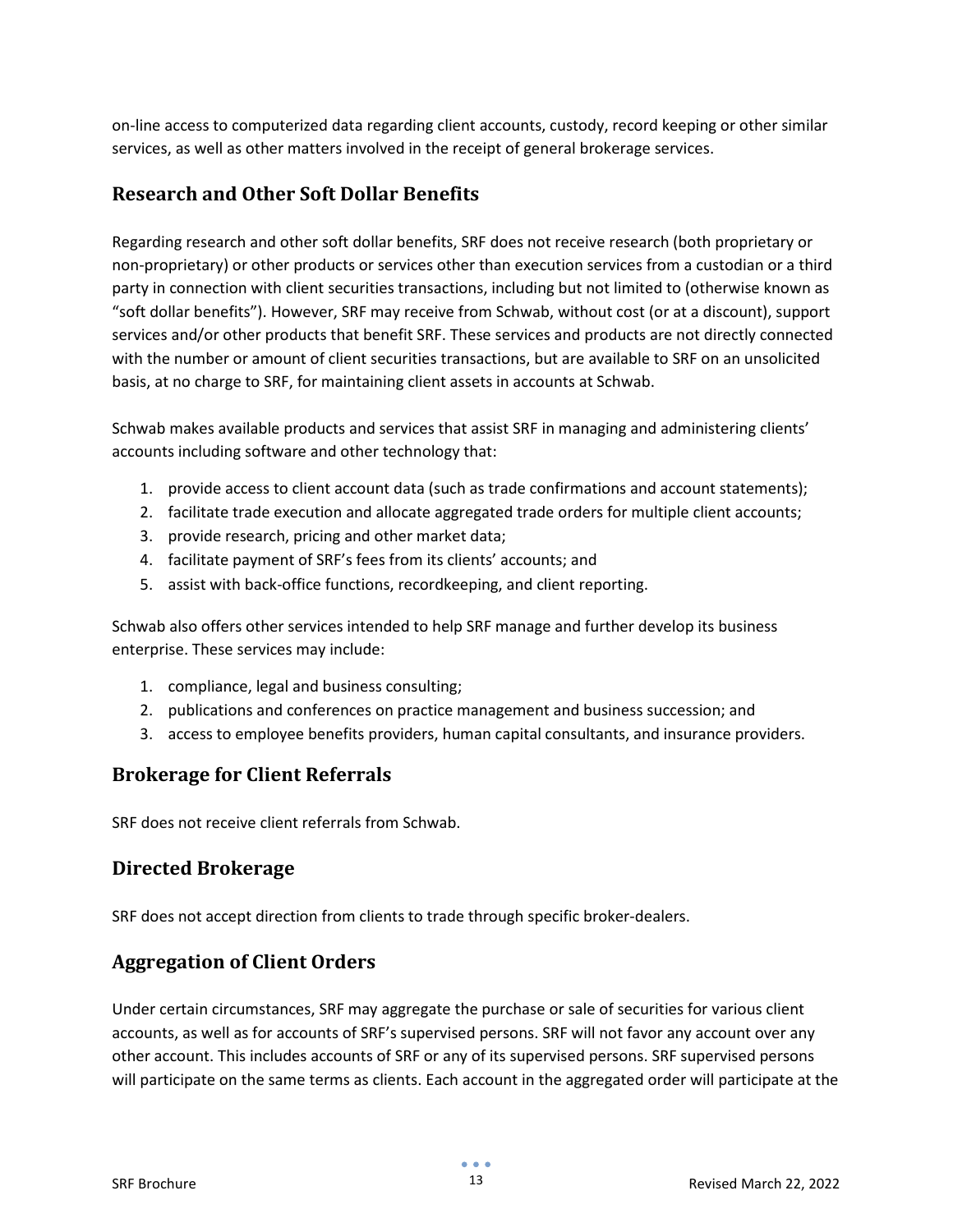average share price for all of the transactions within the aggregated trade. All accounts will pay their individual transaction costs.

# <span id="page-13-0"></span>**ITEM 13 - REVIEW OF ACCOUNTS**

Clients of SRF are managed and reviewed on a continuous basis. Overall investment management, market prospects and individual issue prospects are considered in the review process. Triggering factors that may affect an account review could be any material change in a client's account such as a change in company earnings, industry and/or company outlook as well as general economic factors or other relevant situations that may alter a client's account. All account reviews are conducted by one of SRF's designated investment adviser professionals. We offer account reviews to clients on no less than an annual basis. Clients may choose to receive reviews in person, by telephone, or in writing. It is the client's responsibility to notify SRF of any changes in the client's circumstances and investment objectives.

As may be retained by clients, reports are individualized, thereby, the nature and frequency are determined by client need and the services offered. However, each client receives a statement from the custodian not less than quarterly that includes an accounting of all holdings and transactions in the account for the reporting period. In addition, SRF provides clients quarterly reports summarizing the client's overall account activity and investment performance.

# <span id="page-13-1"></span>**ITEM 14 - CLIENT REFERRALS AND OTHER COMPENSATION**

#### <span id="page-13-2"></span>**Economic Benefit from Non-Clients**

Other than the benefits disclosed in Item 12 above, SRF does not receive an economic benefit for providing investment advice or other advisory services from anyone who is not a client*.*

## <span id="page-13-3"></span>**Compensation for Client Referrals**

From time to time, third party advisers introduce clients to SRF. If SRF accepts the referral and enters into a client relationship for which it receives advisory fees, SRF will pay the third party adviser a portion of the advisory fee for the referral. As a result, the client may be charged a higher total advisory fee due to the referral than a client who came to SRF directly.

## <span id="page-13-4"></span>**ITEM 15 - CUSTODY**

SRF does not maintain physical custody of client funds and/or securities. However, we do have constructive custody where we have the client's authorization to withdraw our fees from the client's account with the custodian. SRF is also deemed to have custody of clients' funds or securities when clients have standing authorizations with their custodian to move money from a client's account to a third-party ("SLOA") and under that SLOA authorize us to designate the amount or timing of transfers with the custodian. State and Federal regulators have set forth a set of standards intended to protect client assets in such situations, which we follow. Clients will receive their monthly and/or quarterly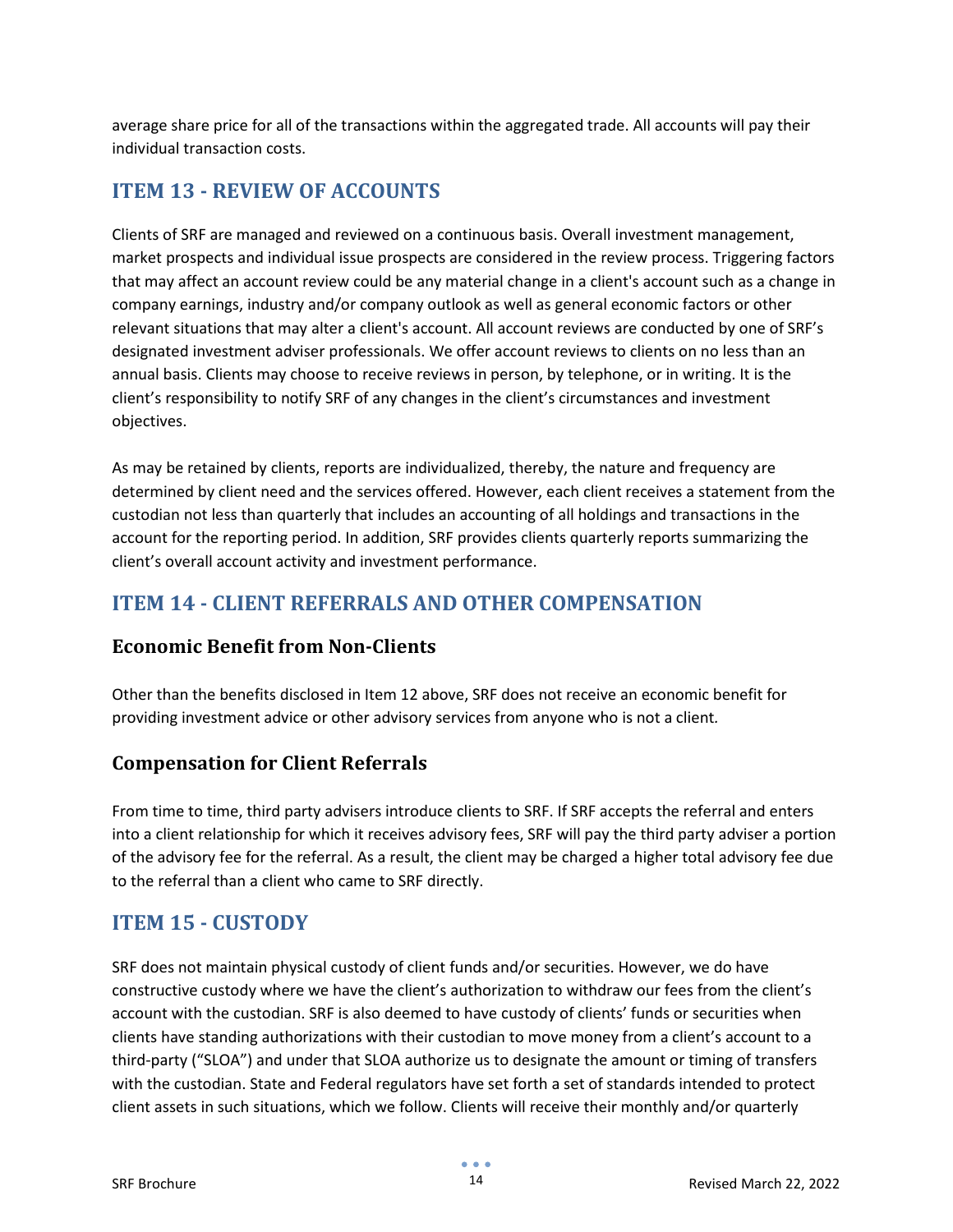account statements directly from the designated qualified custodian of record and therefore should carefully review those statements for accuracy. In the event that clients also receive reports from SRF, it strongly encourages each client to compare the account statements they receive from the qualified custodian with the invoices and reports they received from SRF and notify SRF promptly of any discrepancies.

# <span id="page-14-0"></span>**ITEM 16 - INVESTMENT DISCRETION**

Upon receiving written authorization from a client, SRF manages client assets on a discretionary basis. In this case, the client delegates to SRF discretionary trading authorization with respect to the purchase, exchange and sale of securities in the client's account, including actively traded equity and equityrelated securities, mutual funds, and fixed-income securities.

# <span id="page-14-1"></span>**ITEM 17 - VOTING CLIENT SECURITIES**

SRF is typically given the authority to vote client proxies and therefore may be required to take action or render advice with respect to voting of proxies solicited by or with respect to the issuers of securities in which assets of the clients account(s) may be invested from time to time. When SRF accepts such responsibility, we will cast proxy votes in a manner consistent with the best interest of clients. Clients generally cannot direct SRF's vote in particular solicitations. If SRF identifies a conflict of interest in connection with a particular voting decision, it will disclose the conflict to the client or contact a third party to advise SRF to determine the vote and/or provide voting recommendations. Clients may contact SRF directly at (925) 855-4300 to request information about how it voted proxies for their securities.

# <span id="page-14-2"></span>**ITEM 18 - FINANCIAL INFORMATION**

## **Pre-Payment of Fees**

SRF does not require or solicit prepayment of more than \$500 in fees per client, six months or more in advance.

## **Material Impact of Discretionary Authority**

SRF may exercise discretionary authority over certain client funds or securities. However, SRF does not anticipate any financial condition that may be reasonably likely to impair its ability to meet contractual commitments to clients at this time.

## **Custody Disclosure**

SRF does not have physical custody of client funds or securities. Please see Custody section above for further details.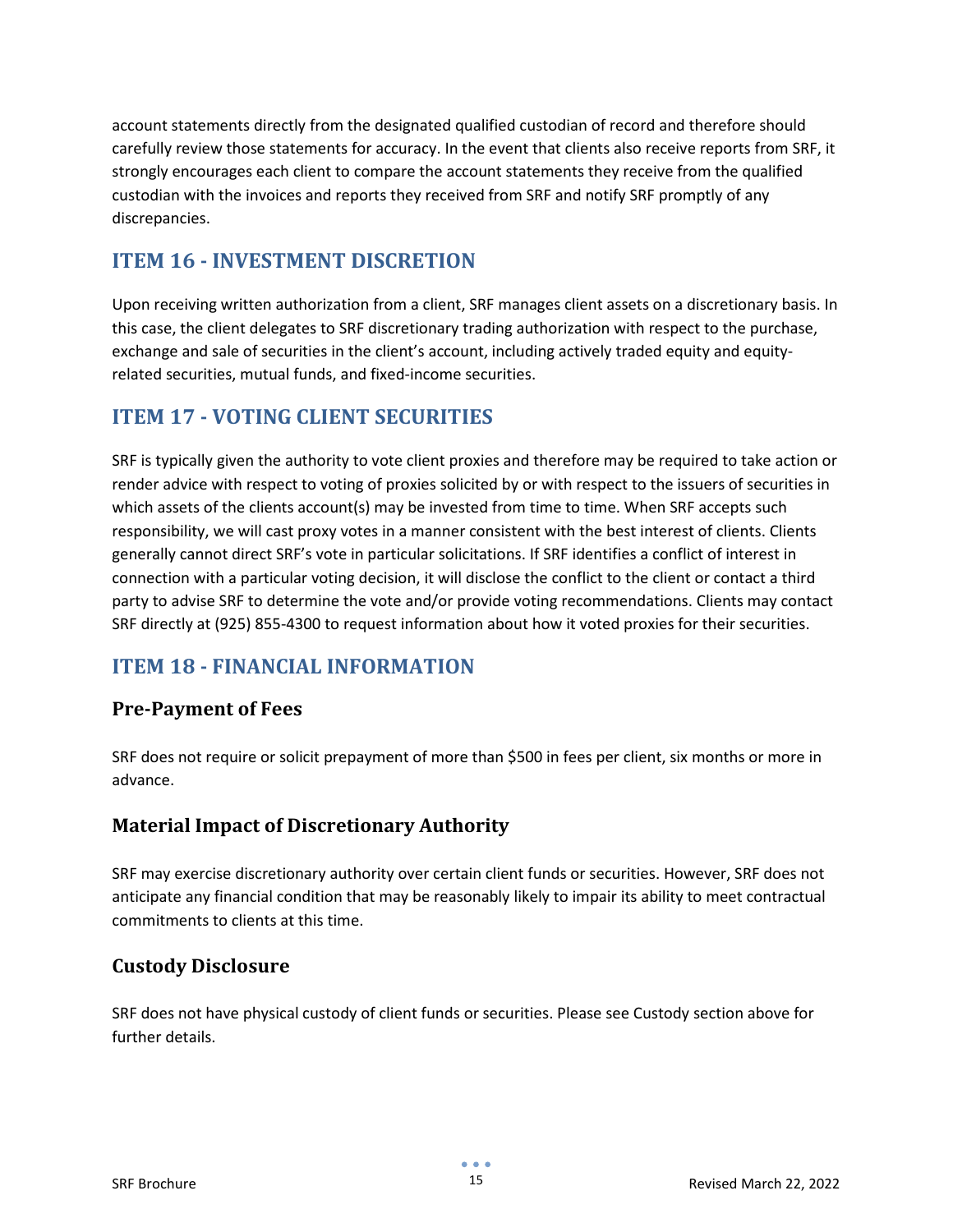## **Bankruptcy Disclosure**

<span id="page-15-0"></span>SRF has not been the subject of a bankruptcy petition at any time during the past ten years.

# **ITEM 19 - REQUIREMENTS FOR STATE-REGISTERED ADVISERS**

#### *Executive Officers and Management Persons*

The following is a list of all principal executive officers and management persons, to include their formal education and business background information:

Name: Richard R. Morey Date of Birth: 1958 Education: University of Iowa; M.A. Education (1985) University of Iowa; B.A. General Studies (1981) Background: Secure Retirement Financial & Insurance Services; President (01/04- Present) Bellingham Investment Management; Financial Advisor & Marketing (06/99- 07/04) Lighthouse Asset Management; Financial Advisor (08/96-06/99) Easter Seal Society; Chief of Operations (08/94-08/96)

All advisory fees and how these fees will be calculated are previously disclosed above.

All material facts involving disclosure events for management persons are previously disclosed above.

All relationships or arrangements involving management persons are previously disclosed above.